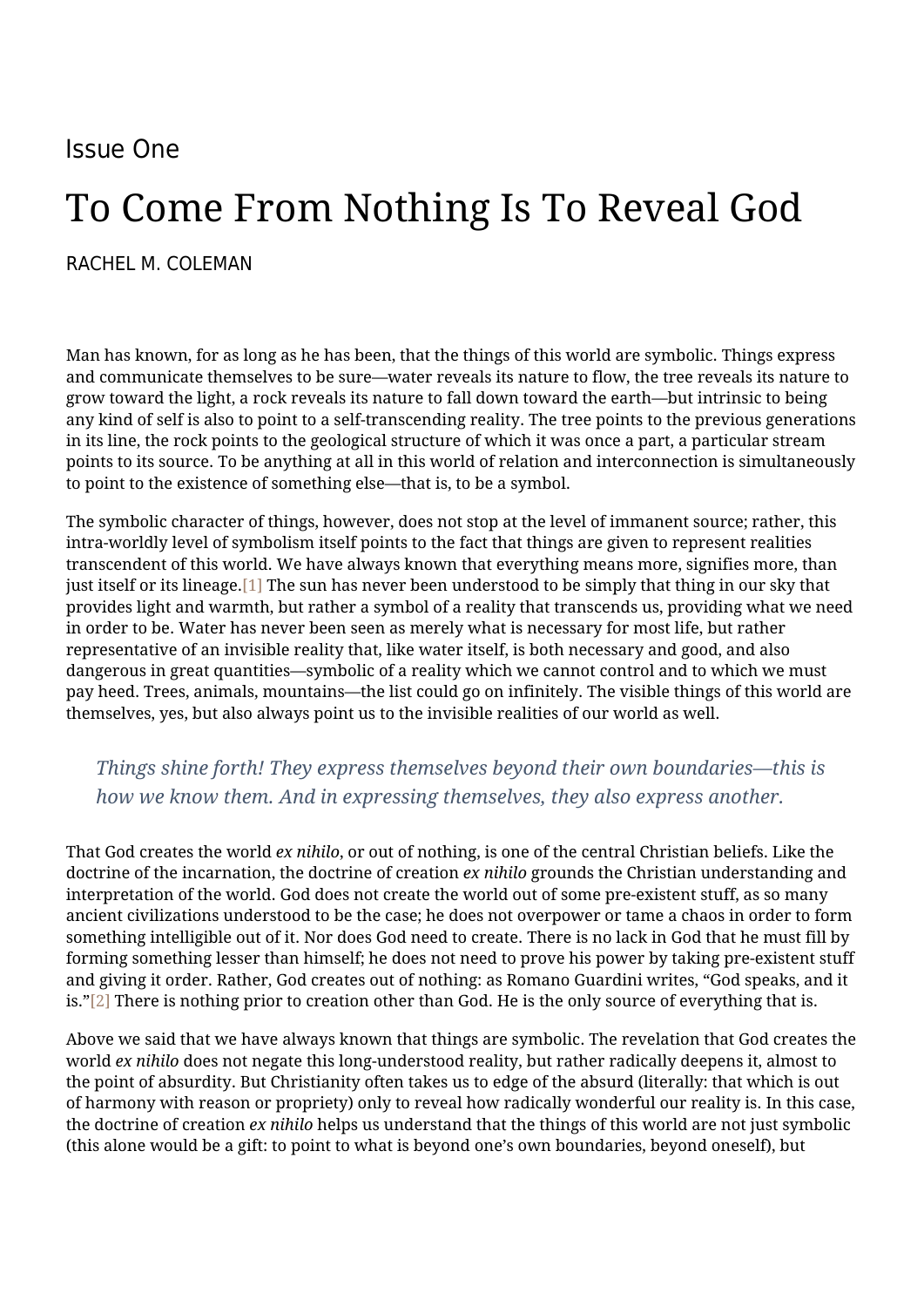#### eucharistic.

Before the Christian doctrine of creation *ex nihilo*, most cultures understood the world to have come to be out of some combination of the divine and chaos, some unintelligible, pre-existent stuff. But the truly divine cannot come into contact with chaos—this would be against its nature. And so there is a corollary that often comes with an understanding that the divine and the pre-existent are eternally together: this is the demiurge. This is one way around the transcendence question: God and the preexistent are not on the same level—the most high God barely notices the pre-existent, so to speak, let alone gets involved with it in order to form it into something intelligible. And so a third appears, generally understood to have come from the most high God in some way, but certainly not on his level of transcendence. This demiurge (in the Greek: *dēmiourgos*—*dēmi*: common people, *ergos*: work—a worker for the people) is what gives intelligibility to the pre-existent, not the most high God. According to Plato, this demiurge is a force for the good, taking pity on the *chôra*, the chaos: he "desired that all be good and as far as possible nothing be imperfect. He therefore took everything that was visible, which was not at rest but moving discordantly and randomly, and he led it from disorder to order."[\[3\]](#page--1-0) Other traditions, mostly gnostic, take a less exalted view of the demiurge: he is an evil deity who traps bits of transcendence in this stuff we call matter, which seems to be the source of all our ill.

These are two very different conceptions of the demiurge, but they share the belief that there is a third thing between the most high God and the world that we know and inhabit. In both views, God cannot be sullied by the world, or else he would not be God. Transcendence cannot touch anything that even hints of disorder or imperfection, or else we could not "call this God," to use Thomas's phrase[.\[4\]](#page--1-0)

Where does this leave us though? Where does this leave the world we know, and it must be said, love, despite all the trouble it may cause us? God—the actual God—can have nothing to do with us or this world, or indeed anything in it. But this world and what is in it are all we know, literally: it is only through coming to know, understand, and, indeed, love the things of this world that we come to know, understand, and love anything at all. The visible realities of this world are indeed what lead us to invisible realities. Homer can only call the sea "wine-dark," expressing the excitement and danger the sea holds, because he knows that wine can both heighten and diminish our humanity. He can only express the perversion of humanity that is the Cyclops because he has encountered people who both literally and figuratively have no perspective. And he can only portray the double nature of the reality of marriage—both natural and man-made—in the tree that is Odysseus and Penelope's bed because he knows the reality of a tree first. It is the things of and in this world that allow us to know and think anything at all. But the existence of the demiurge—that third thing between God and the world—ambiguates all of that knowledge. For what, ultimately, is its significance, if it in no way symbolizes what is eternally good and true? The symbolism of things can only reach so far back, as it were—they can only communicate their maker, the demiurge, not the ultimate ground of reality.

Our vision of reality radically transforms, however, if we understand the true depth and radicality of the doctrine of creation. God creates *ex nihilo*, which means that God creates only of himself[.\[5\]](#page--1-0) Nothing—no-thing—is outside his purview. Nothing has come to be because of some pre-existent other to God. This transforms our ambivalence into gratitude. There is no other response. There can be no more "x is great, *but.*" There can be no partial negation within our affirmation[.\[6\]](#page--1-0) "In the beginning God created the heavens and the earth" (Gen. 1:1). In that "and the earth" contains the foundation of our joy and gratitude for the world and everything in it.

Notice another implication: there is no demiurge here. There is no need, so to speak. The demiurge was a necessary figure, a third between the world and what is truly divine because of the need to keep God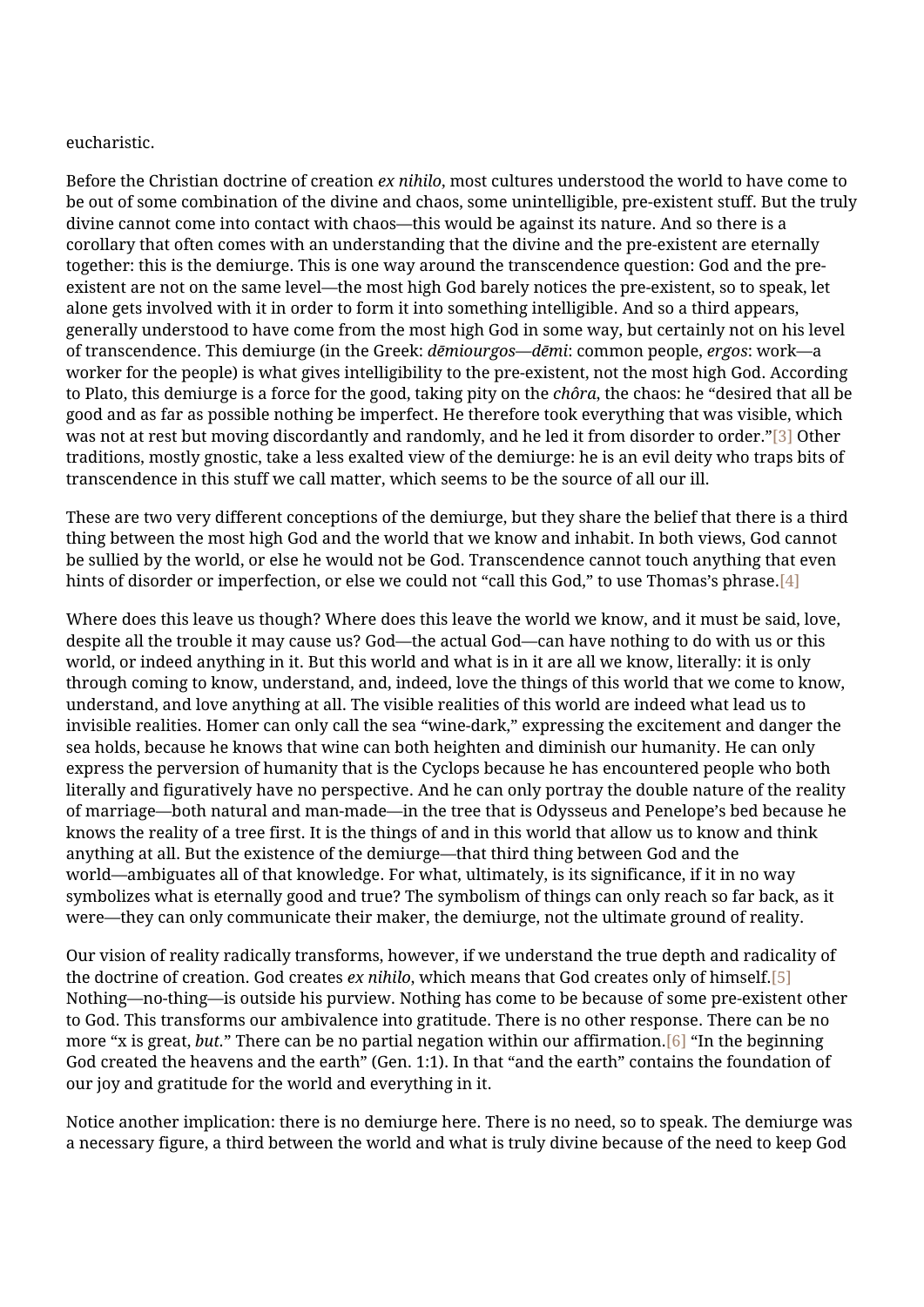transcendent and therefore unsullied by the pre-existent. The demiurge mediates between the divine and the non-divine—whether malevolently or benevolently—and this mediation necessarily implies that not everything in this world is good. If it were, the truly transcendent would be able to come into contact with it. But if creation is *ex nihilo*, entirely from the truly divine, then there is no need to posit this *tertium quid* to keep God's hands clean. God's hands are always clean, and the world is their work.

More implications cascade thence: this world and everything in it are then not apart from God, not separated from him. Even in our earlier ambivalence toward the things of this world, we understood intuitively that they were symbolic. This is now radically deepened: in light of the doctrine of creation, we now understand that to be anything means to be symbolic of—to communicate something about—*the* transcendent reality, that is, of God himself. "My God, my rock" (Ps. 18:2): how could such a comparison not be insulting—blasphemous even—if this were not true? The things of this world are given to reveal the transcendent reality of God. There is no mediator: God alone shines through. So writes Paul: "Ever since the creation of the world his invisible nature . . . has been clearly perceived in the things that have been made" (Rom. 1:20). Everything we know as finite is given to reveal the infinite goodness, beauty, and truth that is God.

It is thus the things of this world—the lowly rock, the tree in the forest, the sea that is the source of both life and danger—that reveal what it means to be at all. The world—our world—mediates the divine to us, not some *tertium quid*. Thomas writes that "the measure of the reality of the thing is the measure of its light."[\[7\]](#page--1-0) This small sentence holds volumes. Things shine forth! They express themselves beyond their own boundaries—this is how we know them. And in expressing themselves, they also express another. Intrinsic to the notion of self—which, of course, we use analogically throughout the hierarchy of being—is to be able to communicate the reality within. In the ancient view, this reality was some admixture of chaos and light. But Christians know that this is not the case: the things of this world have only one source, and this we call God. Their reality is wholly dependent, because founded upon, him. This means then that their reality in some sense *is* God. They can only be seen in his light, because they are made up by his light albeit as though refracted through a prism, each reflecting some dimension not otherwise able to be seen by us. Josef Pieper writes: "[B]rightness and radiance is infused into things from the creative mind of God . . . It is this radiance, and this alone, that makes existing things perceptible to human knowledge.["\[8\]](#page--1-0) God—the ultimate reality—is what allows any thing at all to be through creation *ex nihilo*. God shines forth from every single thing.

This does not mean that things aren't given to be themselves—that is to say, the dignity of any individual thing is not overshadowed by its communication and revelation of the ultimate reality that is God himself. The sun does not cease to be an awesome reality in itself because it is also one of the most powerfully evocative images of God's nature. Rather, it is just the opposite: the sun is the source of all life precisely because it reveals God as such. The things of this world are not accidentally but constitutively symbolic: their "selves" are only insofar as they are given to reveal an aspect of God[.\[9\]](#page--1-0)

Notice too: this means that in a certain sense, all things are infinite. We must qualify carefully here, for it would be incorrect and irresponsible to assert that the things of this world are infinite the way God is. On the other hand, if we take a moment to think of any finite reality at all, from a rock, to the sun, to a single drop of water, we start to notice that every thing has garnered a seemingly infinite amount of human interest and thought. Think about what we know about and can do with rocks. Think of how much more we understand about and can do with water. Things, then, though not infinite in themselves, seem to have an infinite capacity to receive inquiry and an infinite capacity to express intelligibility. How do we explain this?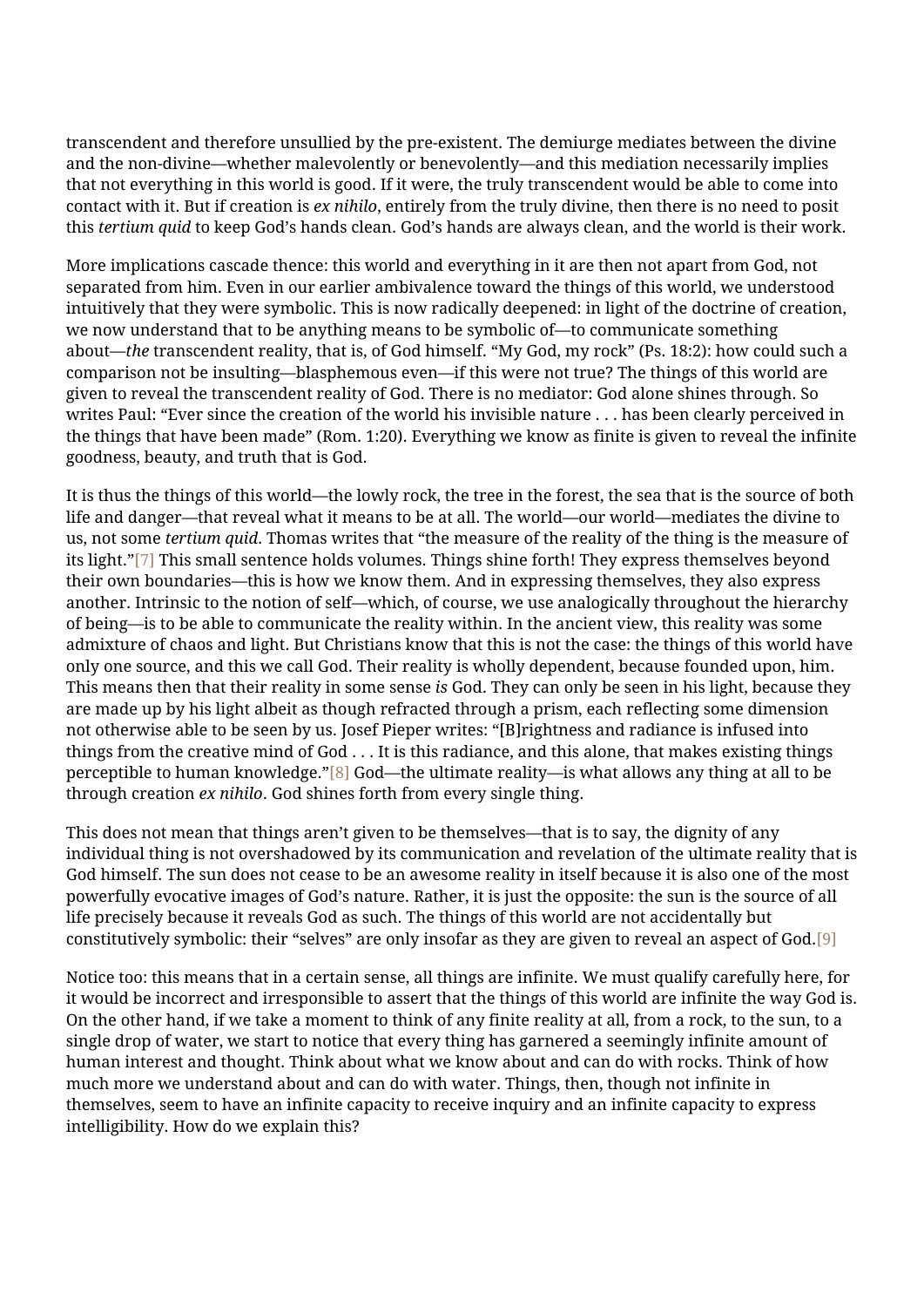Pieper writes that "[a]ccording to the doctrine of St. Thomas, it is part of the very nature of things that their knowability cannot be wholly exhausted by any finite intellect because these things are creatures, which means that the very element which makes them capable of being known must necessarily be at the same time the reason why things are unfathomable."[\[10\]](#page--1-0) To know something, anything, is also to know its infinite knowability, to glimpse its depths, and, therefore, to know that it cannot ever be known completely. The things of this world are infinitely expressive and infinitely capacious (the former because the latter, and vice versa).

This infinite capacity of things is only possible because of their source: God himself. Pieper again: "[T]he structure of created reality  $\dots$  by definition has its origin from God and also from nothing.["\[11\]](#page--1-0) To be a creature means to have as an origin, ultimately, nothing other than God himself. God does not separate himself from his creation but is closer to it than it is to itself. This is the dignity of things: to receive and express what is beyond their own selves. If this world and everything in it were anything but the simple desire of God for an-other to himself to be, if they were muddled by chaos, then they would not have the capacity to receive and express the ultimate reality himself. But they do, and we see the climax of this infinite capacity and expression in every sacrifice of the mass. "The fruit of the earth and the work of human hands" can communicate the infinite because the infinite—and nothing else—created them.

*Rachel M. Coleman is an Assistant Professor of Theology at Assumption University in Worcester, MA.*

[\[1\]](#page--1-0) We should point out that since the Enlightenment, the symbolic sense of reality has been attacked. Every ancient civilization, and certainly Christendom as well, has understood that the realities we physically encounter in this world represent realities beyond our immediate grasp. There are many factors contributing to the loss of this worldview, but not least is the Enlightenment redefinition of what it means to know something, from understanding something's causes (in the Aristotelian sense) to knowing how something is made. The former definition of knowledge necessarily points us beyond the thing in itself in order to know it, while the latter does not. However, even though we have mostly lost our sense of the intrinsically symbolic cosmos, it is still the case that if we consider what we intuitively think about what it means to know something (rather than having a so-called "scientific" understanding of something), we might begin to recover our sense of symbolism. After all, even a child implicitly wants to know where a thing *comes from* (its source!) when he asks a question about it.

[\[2\]](#page--1-0) "Created by God" trans. Rachel M. Coleman in *Communio: International Catholic Review* 42.4 (2015), 784.

- [\[3\]](#page--1-0) *Timaeus*, 30A.
- [\[4\]](#page--1-0) See *ST* I. 2. 3, co.

[\[5\]](#page--1-0) This is not to say that Christians are pantheists. In fact, the Christian doctrine of creation *ex nihilo* helps to explain why God and creation are radically different even as creation only comes to be because God desires it. Most versions of pantheism hold that the world is something like a faded version of the divine, like the very end of a path of a ray of light. In this sense, then, the divine is neither totally transcendent—because the world is just a diluted version thereof—nor totally immanent—because the original source of divinity is elsewhere. In a certain sense, Christianity understands the exact opposite to be the case: God is and can be entirely immanent to his creation because he is so other, or transcendent, to it.